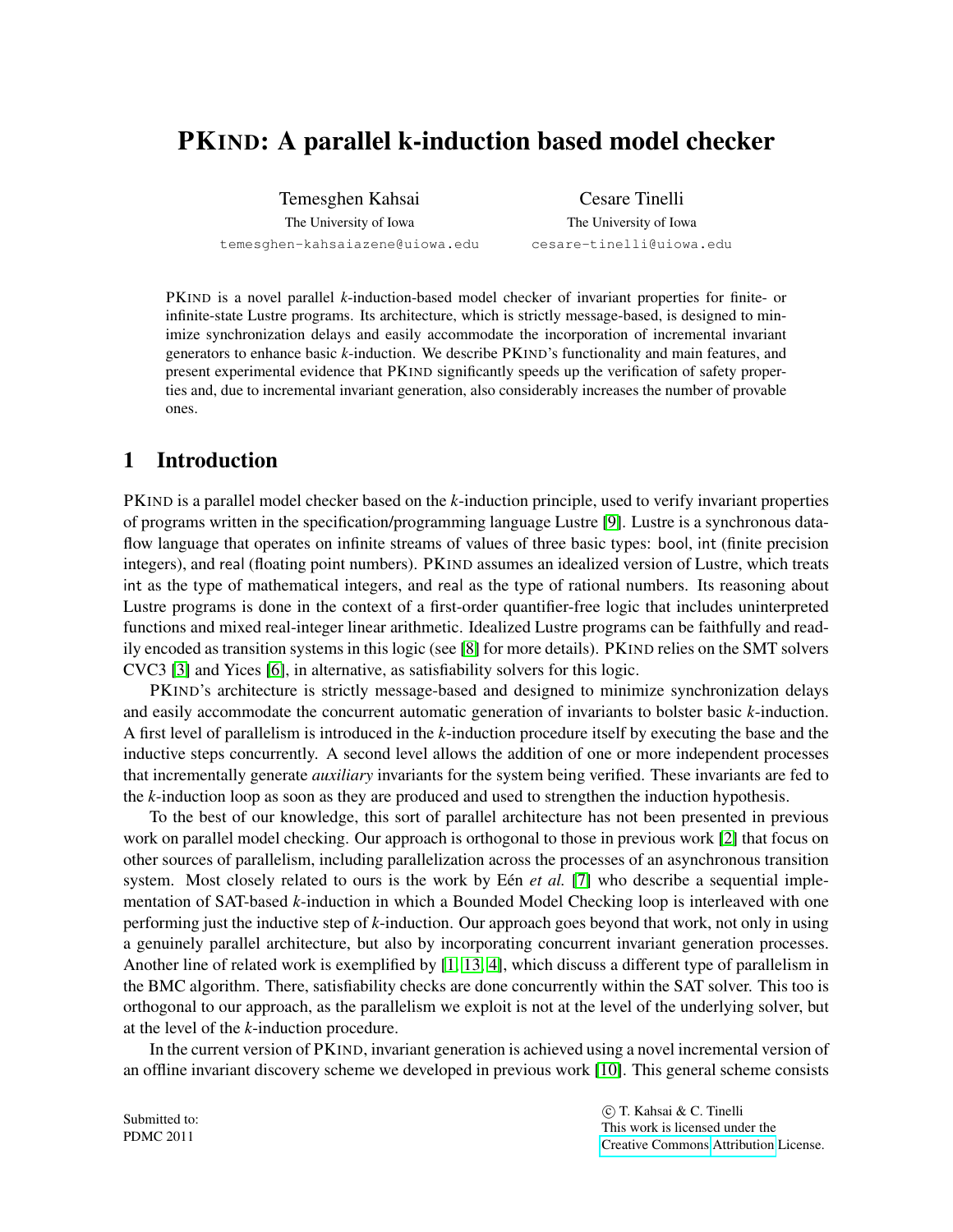

<span id="page-1-1"></span>Figure 1: PKIND general architecture.

in sifting through a large set of formulas generated automatically from a transition system's description, looking for possible invariants. The formulas in the set, the *candidate invariants*, are all instances of a template encoding a decidable relation over the system's data types. In [\[10\]](#page-7-9), a single invariant is generated at the end of the process as a conjunction of template instances, each of which is *k*-inductive for some *k*. In contrast, in the version developed for PKIND, instances that are *k*-inductive for the same *k* are discovered and returned before instances that are  $k'$ -inductive for some  $k' > k$ .

Before describing PKIND's architecture, we briefly recall the definition of *k*-induction [\[12\]](#page-7-10). Assume a logic  $\mathscr L$  and a transition system *S* specified in the logic by an initial state condition  $I(x)$  and a two-state transition relation  $T(\mathbf{x}, \mathbf{x}')$  where  $\mathbf{x}, \mathbf{x}'$  are vectors of state variables. A state property  $P(\mathbf{x})$  is invariant for *S*, i.e., satisfied by every reachable state of *S*, if the following entailments hold in  $\mathscr{L}$  for some  $k > 0$ :

<span id="page-1-3"></span><span id="page-1-2"></span>
$$
I(\mathbf{x_0}) \wedge T(\mathbf{x_0}, \mathbf{x_1}) \wedge \dots \wedge T(\mathbf{x_{k-1}}, \mathbf{x_k}) \models P(\mathbf{x_0}) \wedge \dots \wedge P(\mathbf{x_k})
$$
(1)

$$
T(\mathbf{x_0}, \mathbf{x_1}) \wedge \dots \wedge T(\mathbf{x_k}, \mathbf{x_{k+1}}) \wedge P(\mathbf{x_0}) \wedge \dots \wedge P(\mathbf{x_k}) \models P(\mathbf{x_{k+1}})
$$
(2)

A counterexample trace for the base case entailment (1) indicates that the property *P* is falsified in a reachable state of *S*, and so is not invariant. A counterexample trace for the induction step entailment (2) does not provide the same information because it may start from an unreachable state. The normal way to try to rule out such spurious counterexamples is to increase the depth *k* of the induction. This is, however, not guaranteed to succeed because some invariant properties are not *k*-inductive for any *k*. An additional, and orthogonal, way of enhancing *k*-induction is to strengthen the induction hypothesis  $P(\mathbf{x_0}) \wedge \cdots \wedge P(\mathbf{x_k})$  with the assertion of previously proven invariants for *S*.<sup>[1](#page-1-0)</sup>

### 2 PKind's architecture

PKIND is implemented in OCaml and is built with components from (the sequential) KIND model checker [\[8\]](#page-7-1) and the KIND-INV invariant generator [\[10\]](#page-7-9) we developed in previous work. Its concurrent components are implemented as operating system processes since OCaml's concurrency model does not take advantage of multi-processor hardware to parallelize thread-level computation. We used the MPI (*Message Passing Interface*) API [\[11\]](#page-7-11) to implement communication among the different processes.

Figure [1](#page-1-1) illustrates the general architecture of PKIND. For simplicity, we consider only the case of one invariant generation process. The extension to an arbitrary number of invariant generators (of

<span id="page-1-0"></span><sup>1</sup> Further improvements involve the addition of *path compression* constraints and checks [\[12,](#page-7-10) [5\]](#page-7-12), which not only speed up computation but also guarantee completeness in certain cases—including all finite state systems.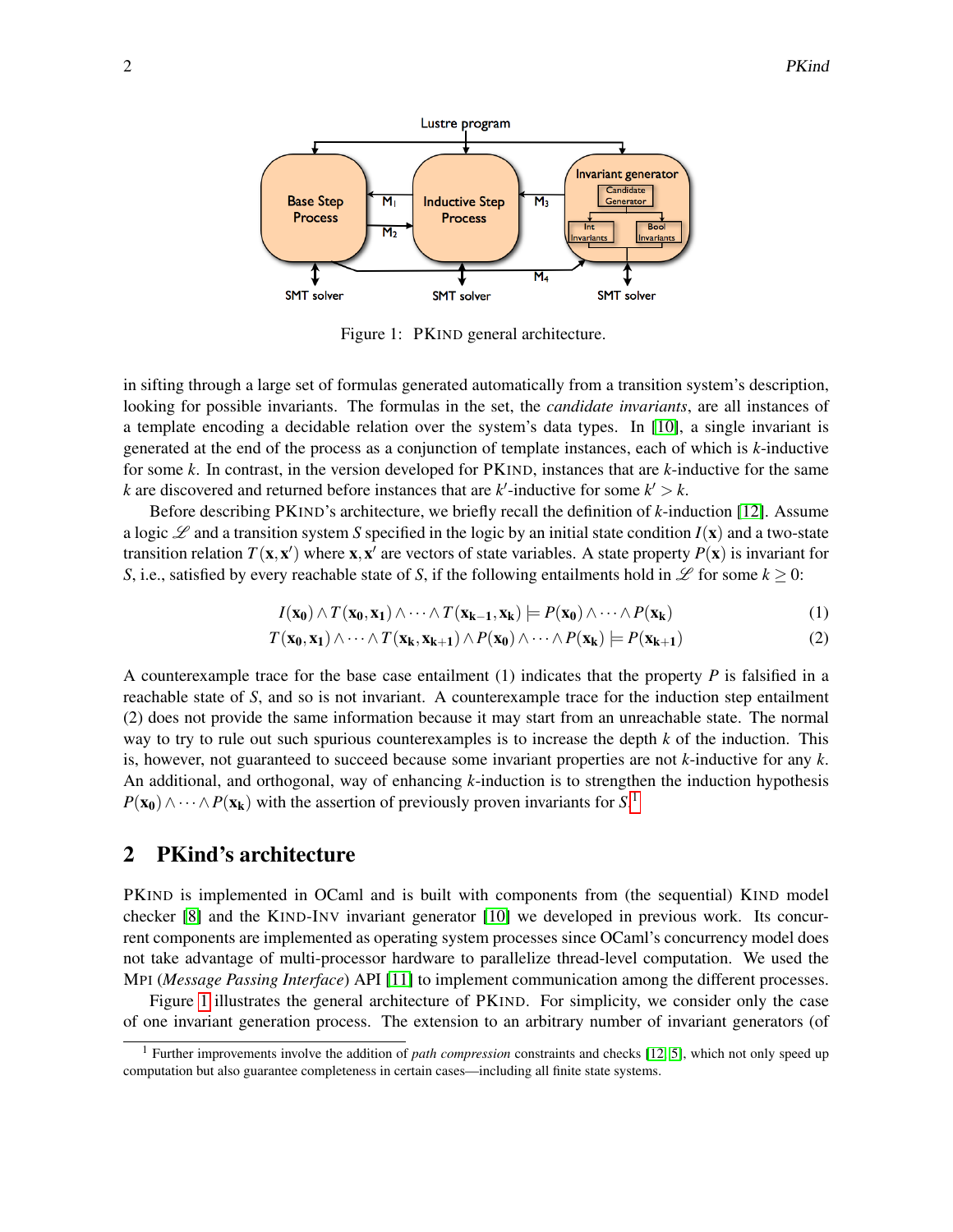the same type) is straightforward. Each process uses its own copy of the SMT-solver; and each of them receives as input the formulas encoding the Lustre program to be checked. The three processes, described below, cooperate as in the Actor model, exchanging messages asynchronously by means of non-blocking send and receive operations on message queues.

**Base process:** Starting from  $k = 0$ , the base process checks the entailment of case [\(1\)](#page-1-2) in the *k*-induction definition, for increasing values of *k*. If the entailment fails, it produces a counterexample and sends a termination signal  $M_2$  to the inductive step process. Otherwise, it keeps increasing  $k$  and checking the entailment until it receives a message  $M_1$  from the inductive step process stating that the process has proven the inductive step [\(2\)](#page-1-3) for a certain value *n* of *k*. At that point, the base case process checks that the base case holds for that value of *k*, succeeding if it does and returning a counterexample otherwise.

Inductive step process: This process checks the inductive step entailment for increasing values of *k* until one of the following occurs, in this order:  $(i)$  the entailment succeeds,  $(ii)$  it receives a termination signal from the base case process, or (*iii*) it receives an invariant from the invariant generation process. In the latter case, the inductive step process asserts the discovered invariant for all the states involved so far (from 0 to  $k+1$ ) before repeating the process with the same value of k. The inductive step process has an auxiliary role in this architecture—it is the base case process that determines whether the property is *k*-inductive or not.

Invariant generation process: This process is composed of three modules. The *Candidate generator*, synthesizes a set of candidate invariant from predefined templates. The *Int* and *Bool Invariants* modules generate integer and Boolean type invariants respectively. Invariants are sent to the inductive step process, in messages *M*3, as soon as they are discovered. The process keeps sending newly discovered invariants until it processes all candidates or it receives a termination signal *M*<sup>4</sup> from the base process.

This process produces *k*-inductive invariants for a given transition system  $\mathscr S$  from a *template*  $R[$ <sub>-</sub>,  $]$ , a formula of  $\mathscr L$  representing a decidable binary relation over one of system's data types. The invariants are conjunctions of instances  $R[s,t]$  of the template produced with terms  $s,t$  from a set U of terms over the state variables of  $\mathscr{S}$ . The set *U* can be determined heuristically from  $\mathscr{S}$  (and possibly also from the property *P* to be proven) in any number of ways.<sup>[2](#page-2-0)</sup>

#### 2.1 Invariant Generation

The general invariant generation scheme introduced in [\[10\]](#page-7-9) is illustrated in Figure [2,](#page-3-0) Version A. The twophase procedure, also based on *k*-induction, starts with a conjunction *C* of candidate invariants and first eliminates from *C* as many conjuncts as possible that have an actual counterexample. Then it attempts to prove the resulting *C k*-inductive, pruning any unprovable conjunct until it succeeds—possibly with an empty *C* in the worst case. All conjuncts of *C* that remain at the end are invariant and can be returned. Note that in Phase 1 the search for counterexamples stops when, for some *k*, *C* is falsified by no *k*reachable states. This is just a heuristic termination condition which does not preclude the possibility that some conjuncts of *C* may be falsified by longer counterexamples. As a consequence, every conjunct of *C* that does not pass the test in Phase 2 are conservatively assumed not to be invariant (even if it may be  $k'$ -inductive for some  $k' > k$ ) and removed.

The general invariant discovery scheme above produces a single conjunctive invariant at the very end. In a concurrent setting, however, it is better for runtime performance to have an incremental invariant generation process, which identifies and returns invariants as it goes. Concretely, it is better for

<span id="page-2-0"></span><sup>&</sup>lt;sup>2</sup> In our experiments, we constructed *U* with terms occurring in the  $\mathscr L$ -encoding of  $\mathscr S$  plus a few distinguished constants from the domain of  $\mathscr{S}$ 's variables.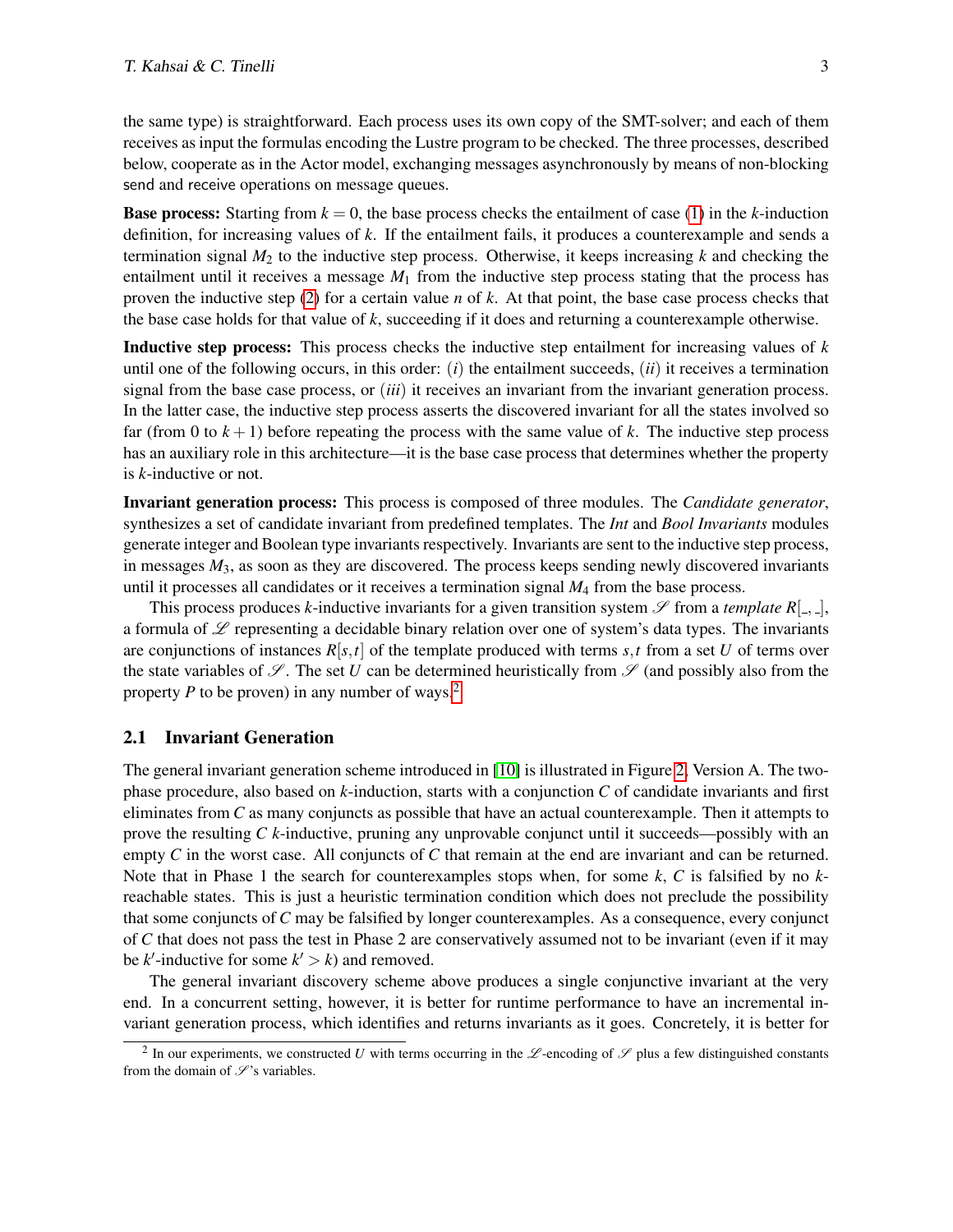proc invariant generator  $\equiv$  $C = \bigwedge_{s,t \in U} R[s,t]$  $k = -1$  $reset_{base}$ ; reset $_{ind}$ // Phase 1 repeat  $k = k + 1$ assert $_{base}(T_k)$ *changed* = false while  $\neg$  entailed<sub>base</sub>( $C_k$ ) do  $cex = project(cex_{base}, C_k)$  $C = \text{filter}(C, cex)$ *changed* = true until ¬*changed* // Phase 2 assert<sub>ind</sub>( $T_1 \wedge C_0 \wedge \cdots \wedge T_{k+1} \wedge C_k$ ) while  $\neg$  entailed<sub>ind</sub>( $C_{k+1}$ ) do  $cex = project(cex<sub>ind</sub>, C<sub>k+1</sub>)$  $C = \text{filter}(C, cex)$  $send(D,ind\_proc)$ Version A

<span id="page-3-0"></span>(non-incremental)

proc invariant generator  $\equiv$  $C = \bigwedge_{s,t \in U} R[s,t]$  $k = -1$  $reset_{base}$ repeat  $k = k + 1$ assert<sub>base</sub> $(T_k)$ while  $\neg$  entailed<sub>base</sub>( $C_k$ ) do  $cex = project(cex_{base}, C_k)$  $C = \text{filter}(C, cex)$  $D = C$ resetind assert<sub>ind</sub> $(T_1 \wedge D_0 \wedge \cdots \wedge T_{k+1} \wedge D_k)$ *changed* = false while  $\neg$  entailed<sub>ind</sub>( $D_{k+1}$ ) do  $cex = project(cex<sub>ind</sub>, D<sub>k+1</sub>)$  $D = \text{filter}(D, cex)$ *changed* := true  $send(D,ind\_proc)$ until ¬*changed*

> Version B (incremental)

Figure 2: General scheme for invariant generation. The procedures reset and assert and the functions entailed and cex, are all indexed by the copy of the  $\mathcal{L}$ -solver used by the process. reset empties the solver's set of asserted formulas; assert(*F*) adds the formula *F* to that set; entailed(*F*) returns true iff the currently asserted formulas  $\mathscr{L}$ -entail F. When invoked after a call to entailed that returned false, cex returns a counterexample for that failed entailment. The function project takes an assignment  $\alpha$  for state variables and a formula *F*, and returns the restriction of  $\alpha$  to the variables of *F*. The function filter takes a conjunctive property *P* and an assignment  $\alpha$  for *P*'s variables, and returns the property obtained from *P* by removing all conjuncts falsified by  $\alpha$ . In Version B, *D* is meant to be a copy of *C*, not a renaming. The call send( $D$ , ind proc) sends  $D$  to the inductive step process.

the invariant generation process of PKIND first to identify, and immediately send to the inductive step process, conjuncts of *C* that are 0-inductive, then identify and send those that are 1-inductive, and so on.

Pseudo-code for the incremental procedure is provided in Figure [2,](#page-3-0) Version B. The procedure starts again with the conjecture  $C = \bigwedge_{s,t \in U} R[s,t]$ . However, it does the following for every  $k \ge 0$ . First, it eliminates from *C* all conjuncts falsified by a *k*-reachable state. Then it makes a copy *D* of *C* and tries to prove it *k*-inductive by checking the *k*-induction step on *D*. Counterexamples in that step are used to weaken *D* further, eliminating more and more conjuncts from it until no counterexamples exists. The final formula *D* is *k*-inductive and can be already sent to the inductive step process. If *D* did not need to be weakened at all, it means that *all* the conjuncts left in *C* after the base case check were *k*-inductive. Hence, the whole process terminates. If *D* was weakened, the eliminated conjuncts are either falsified by a longer counterexample or possibly *k*-inductive for a larger *k*. Those conjuncts are still in *C*, so in that case the procedure increases *k* by 1 and repeats with the larger *k*.

We point out that the conjuncts left in *D* (and sent out because *k*-inductive) are not removed from *C* before repeating. This is for simplicity but also for convenience because on the new iteration they will end up be in *D* again, strengthening the induction hypothesis for the inductive step check. That means,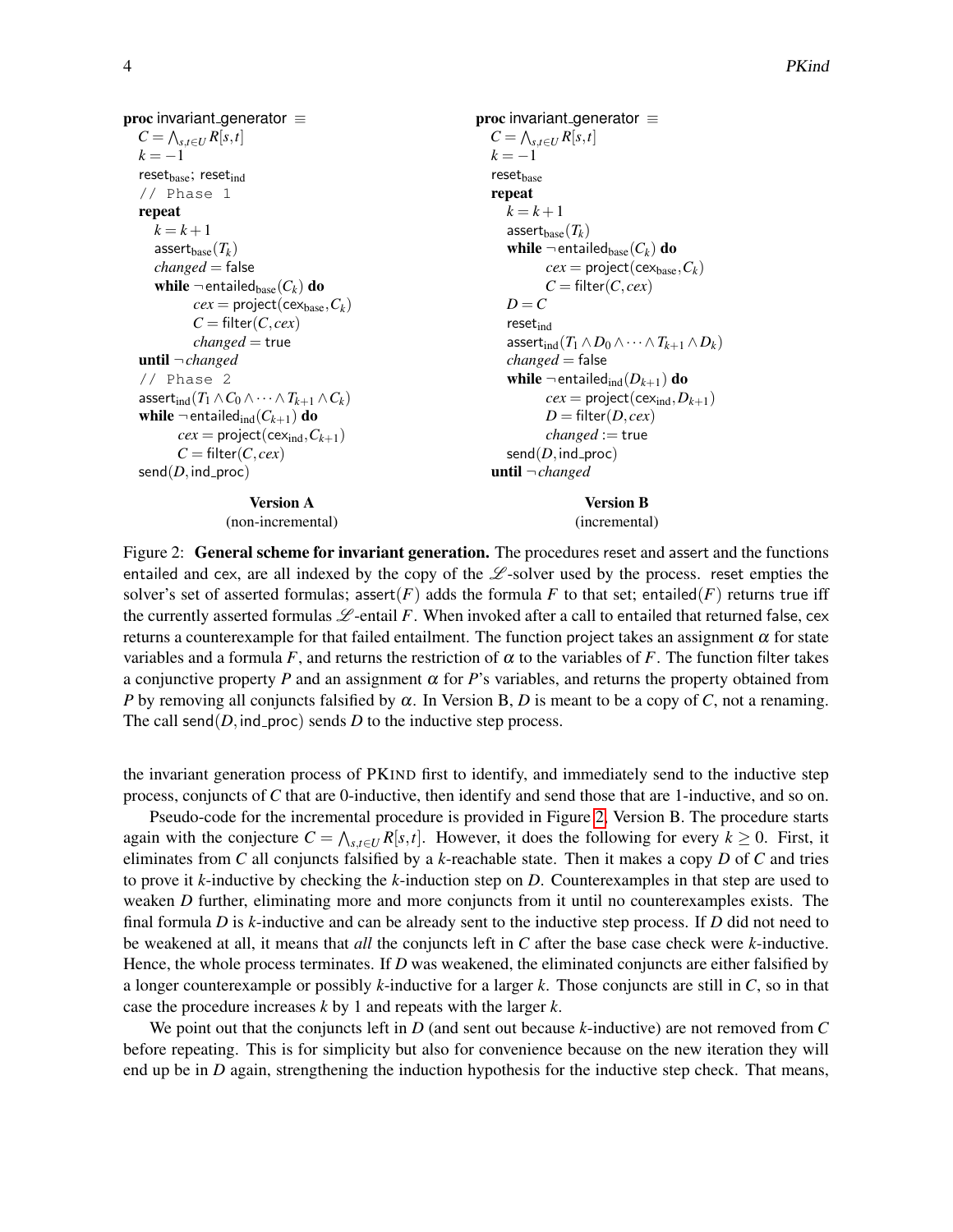however, that the set of conjuncts sent out at iteration  $k+1$  is a (strict) superset of the one sent out at iteration *k*. This can be remedied by keeping the previous *D* and sending out only the difference between the new  $D$  and the old.<sup>[3](#page-4-0)</sup>

#### 2.2 Additional Features

PKIND takes full advantage of all the sophisticated features of its two embedded SMT solvers, such as their being on-line, incremental, backtrackable, and able to compute and return satisfying assignements or unsatisfiable cores of input formulas. It provides three different running modes: in k induct mode, PKIND functions as a basic parallel *k*-induction model checker, scheduling only the processes for the base and the inductive step; in nolinclinvariant mode, it creates also the invariant generation process. The invariant generation implemented here is Version A of Figure [2;](#page-3-0) in inc invariant mode, the invariant generation is done in an incremental fashion, as in Version B of Figure [2.](#page-3-0)

PKIND includes a number of optional enhancements on top of this basic procedure, inherited from the KIND checker. The main ones are: *path compression*, *termination checking* and *abstraction*. Path compression strengthens the induction hypothesis with a formula that, in essence, removes from consideration program executions with repeated states or more than one initial state. Termination checking allows it to prove a non-*k*-inductive property in some cases by realizing that the reachable state space has been completely explored. Abstraction generates a structural abstraction of the idealized Lustre program and performs something similar to a CEGAR loop in both the base case and the induction step, with the goal of improving the tool's scalability. See [\[8\]](#page-7-1) for more information on these and other minor enhancements.

### 3 Experimental evaluation

We have evaluated PKIND and its different working modes experimentally against KIND and KIND-INV using the same benchmark set as in [\[10\]](#page-7-9).<sup>[4](#page-4-1)</sup> That set collects a variety of benchmarks from several sources, with each benchmark consisting of a Lustre program and a property to be checked for invariance.

Let us call a benchmark *valid* if its property holds in every reachable state of the associated program, and *invalid* otherwise. KIND is able to show 438 of the 941 benchmarks in our set invalid by returning a (separately verified) counter-example trace for the program. KIND reports 309 of the remaining benchmarks as valid and diverges on the remaining 194 benchmarks, even with very large timeout values.

For the experiments described here the benchmark set is divided in two groups: the 503 valid or unsolved benchmarks, and the 438 invalid ones. Our tests compare PKIND vs. KIND along two dimensions: *precision*, measured as the percentage of solved benchmarks, and *runtime*. For the latter, we were interested specifically in evaluating how the parallel architecture speeds up *k*-induction in the case of invalid benchmarks, and how *incremental* invariant generation contributes in decreasing solving times for valid benchmarks. The experiments were run on a 6-core 2.67 GHz Intel Xeon machine, with 6 GB of physical memory, under RedHat Enterprise Linux 4.0. Version 1.0.9 of the Yices solver was used both for PKIND and KIND.

<span id="page-4-0"></span> $3$  In our experimental evaluation, however, this enhancement did not seem necessary because in most cases the first few sets of invariants were enough for the process ind proc to prove the input property.

<span id="page-4-1"></span><sup>&</sup>lt;sup>4</sup> Tools and experimental data can be found at <http://clc.cs.uiowa.edu/Kind>.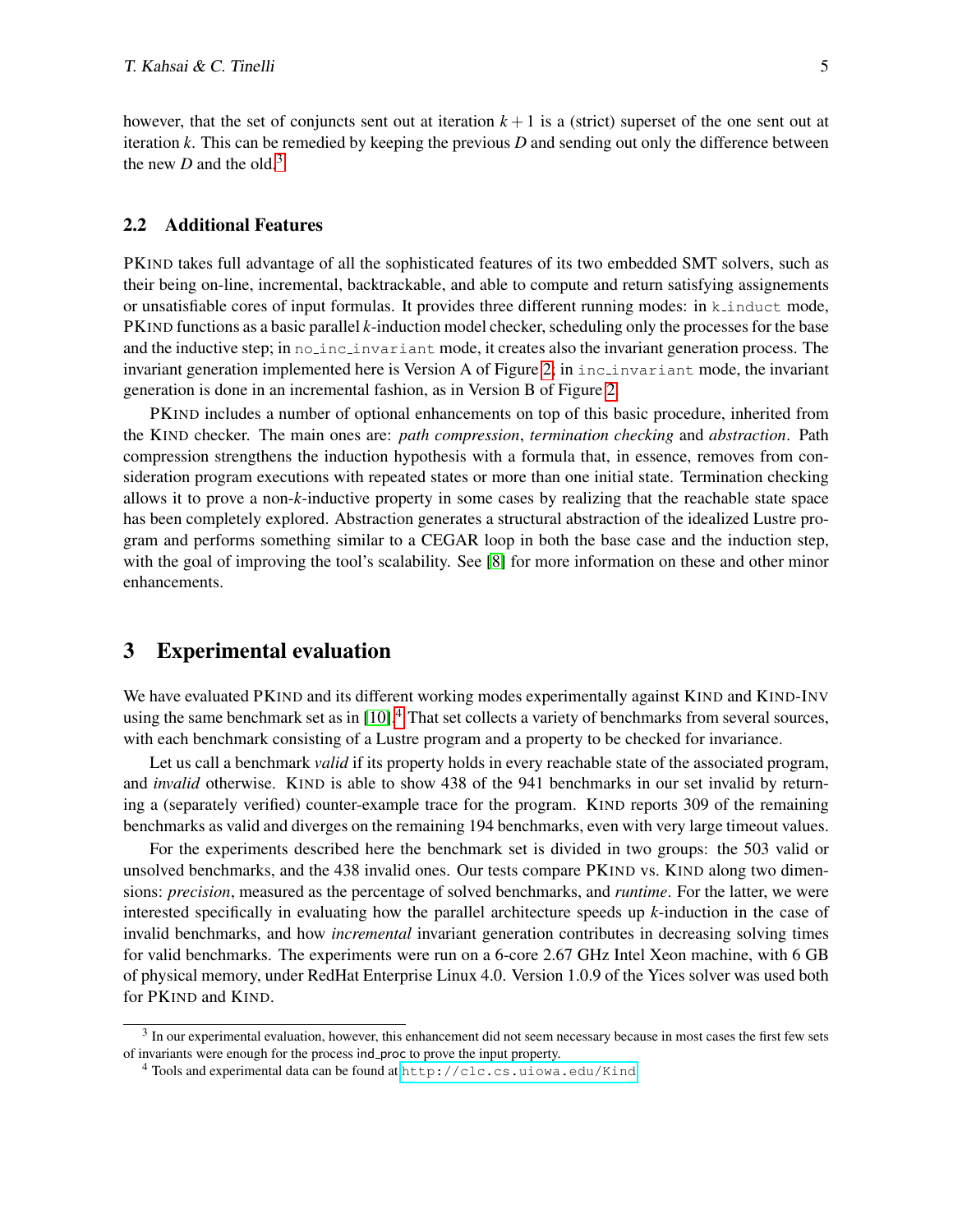

<span id="page-5-1"></span>Figure 3: A comparison of generating counter-examples between PKIND -k\_induct and KIND on invalid benchmarks. On the left-hand side we compare PKIND -k induct and KIND in *BMC* mode. On the right-hand side we compare PKIND -k induct and KIND in *inductive* mode.

#### 3.1 Precision results

As in [\[10\]](#page-7-9), we used KIND-INV to generate invariants offline. We first ran KIND-INV on the benchmark set for 200 seconds. For each of the benchmarks where KIND-INV did not time out, we obtained a set of invariants, and added them to the program as a single conjunctive assertion. The asserted formula was the constant true when KIND-INV timed out or ended up discarding all conjectures from the initial set. Then, we ran KIND in inductive mode with a 100s timeout on each invariant-enhanced benchmark. KIND's precision over the 503 valid or unsolved benchmarks grows from 61%, without invariants, to 85%, with the added invariants. For each additional benchmark proved valid, the property goes from (most likely) not *k*-inductive for any *k* to *k*-inductive for  $k \le 16$ .

Using the same time out value, in  $k$  induct mode PKIND proves valid the same benchmarks proven by KIND with no invariants. In either no inc invariant and inc invariant mode, PKIND proves the same benchmarks proven by KIND with invariants, despite the fact that it generates invariants on the fly, whereas KIND gets them as input.<sup>[5](#page-5-0)</sup> Precision is also unchanged when comparing PKIND with KIND run (in a much faster) BMC mode on the set of 438 invalid benchmarks. Furthermore, in all these cases, solving times are shortened considerably with PKIND, as discussed below.

#### 3.2 Runtime results

The two scatter plots in Figure [3](#page-5-1) compare the runtimes of  $PKIND -k\_induct$  with those of KIND respectively in BMC mode (left-hand side plot), which performs just bounded model checking, and inductive mode (right-hand side plot), which performs full *k*-induction. The timeout for both tools was 200s. As the first plot clearly shows, the runtimes of the two tools are pretty much the same in the first case. Due to some overhead of the MPI implementation in PKIND, for some benchmarks KIND is slight faster. The average solving time for PKIND  $-k$  induct is 2.34s, while for KIND in *BMC* mode it is 2.29s. The superiority of PKIND is clearly illustrated with the second plot. For a more quantitative comparison, both tools are able to produce a counterexample in less than 1s per benchmark for 90% of all invalid benchmarks. However,  $PKIND -k$  induct takes less than 82s to solve any of the invalid benchmarks, whereas KIND in inductive mode times out on half of them. It is worth stressing that PKIND -k induct is also superior from a usability perspective because it combines the speed of KIND's BMC

<span id="page-5-0"></span><sup>&</sup>lt;sup>5</sup> As a precaution against implementation errors, each invariant produced by KIND-INV or by PKIND was independently and successfully verified by giving it to KIND separately as a property to prove for the program from which it was generated.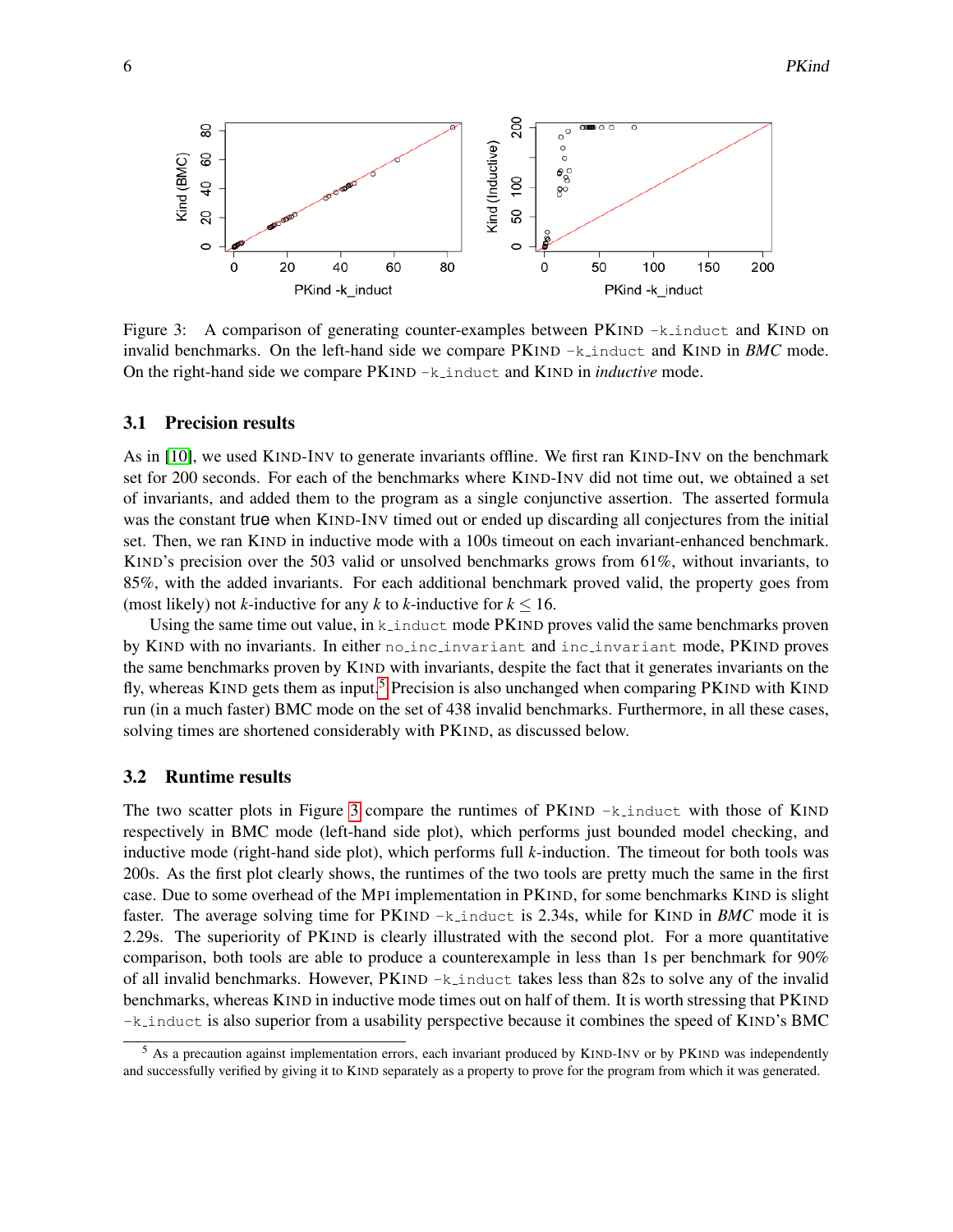

<span id="page-6-0"></span>Figure 4: A comparison of solving the benchmarks between PKIND -no inc invariant and PKIND inc invariant on valid benchmarks. On the left-hand side we compare the two modes on benchmarks which are valid without the addition of invariants. On the right-hand side we compare the two tools on the benchmarks previously unsolved. Both plots use a log-log scale over seconds.

mode over invalid inputs with the generality and precision of KIND's inductive mode, without requiring the user to chose between these two modes.

Moving to PKIND's invariant generating modes, since invariants for KIND are generated offline, it is not possible to do direct runtime comparisons between the two systems over the valid or unsolved benchmarks. A more interesting comparison is between the two invariant generating modes themselves. In a nutshell, our results show that the addition of incrementally produced invariants, makes those benchmarks considerably faster to solve. In more detail, we first compared PKIND -no inclinuariant and PKIND -inc invariant on all previously valid benchmarks, those that can be shown valid without the addition of invariants. On those benchmarks, the conjunctive invariant produced by the non-incremental version has no effect on the *k*-induction loop, because the property is invariably proven before the invariant is generated. In contrast, when invariants are generated incrementally, they are in many cases sent to the inductive step process early enough to play a role in reducing the overall solving time.

The left-hand side of Figure [4](#page-6-0) provides a comparison between the two invariant generation modes. The plot demonstrates how incremental invariant generation speeds up runtimes. Specifically, the incremental version is able to solve 76% of all the valid benchmarks in less than 0.02 seconds, while the non-incremental version can do that for only 17% of those benchmarks. Looking at the previously unsolved benchmarks, with a timeout of 100s, both invariant generation modes solve 66% of them. Again, however, the incremental version is faster than the non-incremental one although the speed up is less pronounced, as can be seen in the right-hand side plot of Figure [4.](#page-6-0) In more detail, the incremental version is able to solve 79% of all newly solved benchmarks in less than 9s, whereas the non-incremental version is able to solve 73% of them. It is interesting to observe that in a few cases non-incremental invariant generation is slight faster than the incremental one. The reason for this is that the useful invariant is one that is  $k$ -inductive for a relatively larger  $k$  than usual.<sup>[6](#page-6-1)</sup> In those cases, incrementally sending and processing (useless) *k*-inductive invariants for lower values of *k* produces a bit of overhead.

With regard to the size of our benchmarks, the invalid ones range from 200 bytes to 40KB of Lustre source code with no comments and standard use of white space. The average time to solve an invalid benchmark of size more than 20KB is 9.12 seconds. For the valid benchmarks the size ranges from

<span id="page-6-1"></span><sup>&</sup>lt;sup>6</sup> In most benchmarks in our set, adding 0- or 1-inductive invariants is enough to make the property provable.